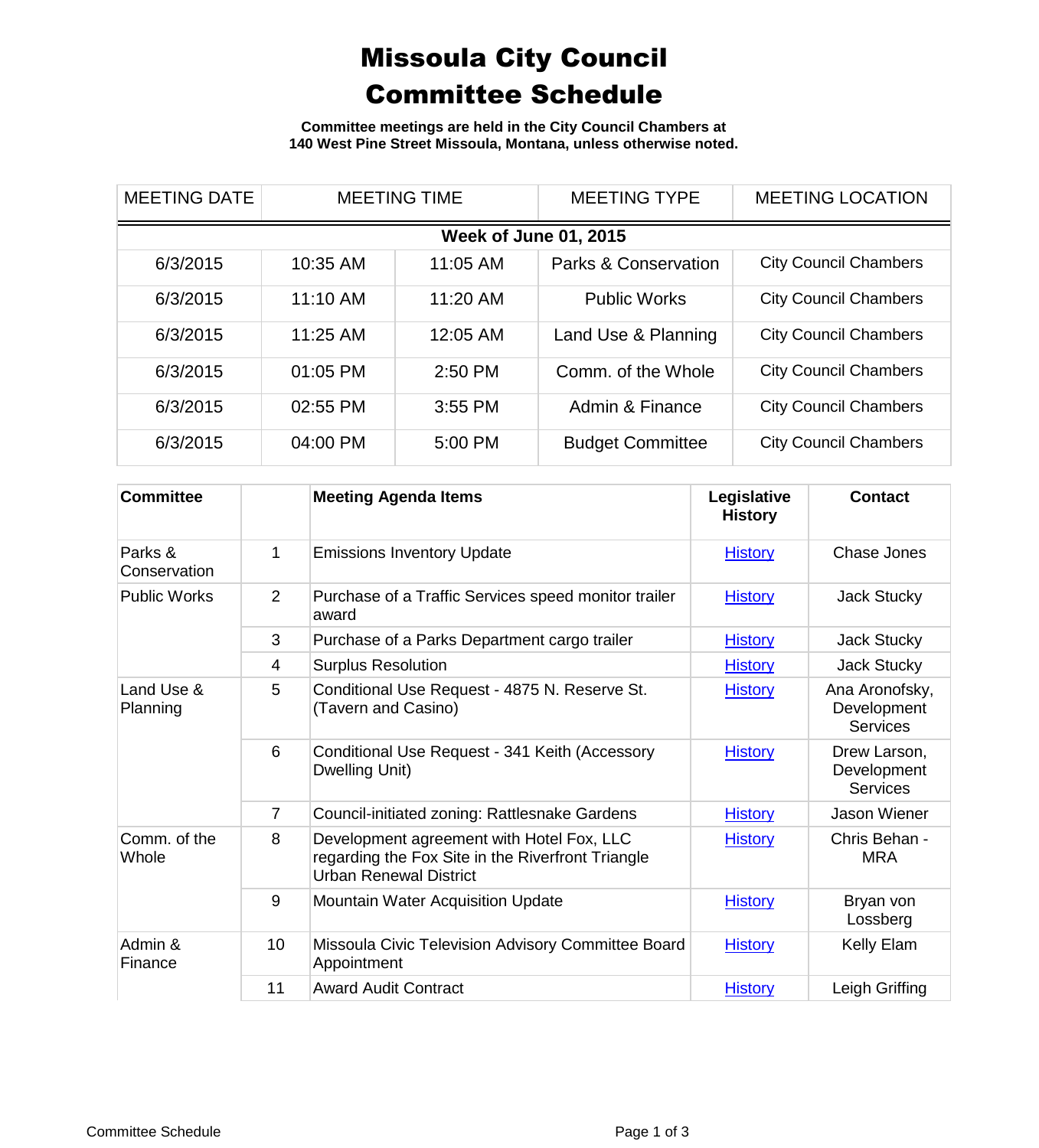## Missoula City Council Committee Schedule

**Committee meetings are held in the City Council Chambers at 140 West Pine Street Missoula, Montana, unless otherwise noted.**

|                             | 12 | Confirm Mayors Appointment of Steve Johnson as<br><b>Central Services Director</b>                    | <b>History</b> | Mayor Engen    |
|-----------------------------|----|-------------------------------------------------------------------------------------------------------|----------------|----------------|
|                             | 13 | FY2016 Capital Improvement Program Budget                                                             | <b>History</b> | Leigh Griffing |
| <b>Budget</b><br>∣Committee | 14 | Department Presentations: Police Department - Mike<br><b>Brady Development Services - Mike Haynes</b> | <b>History</b> | Leigh Griffing |

*The following items have been referred to City Council committees, but the committees will not discuss them in the coming week:*

| <b>Committee</b>        |                | <b>Held Meeting Agenda Items</b>                                                                                                                                                       | Legislative<br><b>History</b> | <b>Contact</b>                      |
|-------------------------|----------------|----------------------------------------------------------------------------------------------------------------------------------------------------------------------------------------|-------------------------------|-------------------------------------|
| Admin &<br>Finance      | 1              | Journal vouchers                                                                                                                                                                       | <b>History</b>                | Leigh Griffing                      |
|                         | $\overline{2}$ | Budget transfers.                                                                                                                                                                      | <b>History</b>                | Leigh Griffing                      |
|                         | 3              | <b>Public Art Committee Appointment</b>                                                                                                                                                | <b>History</b>                | Kelly Elam                          |
|                         | $\overline{4}$ | Contract for the HOME Investment Partnership<br>Program                                                                                                                                | <b>History</b>                | Nancy Harte                         |
|                         | 5              | <b>Reimbursement Resolution</b>                                                                                                                                                        | <b>History</b>                | Leigh Griffing                      |
| Parks &<br>Conservation | 6              | Urban Forest Management Plan Update                                                                                                                                                    | <b>History</b>                | Chris Boza                          |
| Comm. of the<br>Whole   | $\overline{7}$ | Updates from Council representatives on the Health<br>Board, Community Forum, Transportation Policy<br>Coordinating Committee, other boards and<br>commissions as necessary. (Ongoing) | <b>History</b>                | <b>Marilyn Marler</b>               |
|                         | 8              | Update from Missoula Economic Partnership<br>President/CEO James Grunke                                                                                                                | <b>History</b>                | <b>Marilyn Marler</b>               |
|                         | 9              | <b>Broadband RFP</b>                                                                                                                                                                   | <b>History</b>                | Bryan von Lossberg                  |
|                         | 10             | Bi-annual meeting with the Chamber of Commerce                                                                                                                                         | <b>History</b>                | <b>Marilyn Marler</b>               |
|                         | 11             | Community Based Organizations in the Budget<br>Process                                                                                                                                 | <b>History</b>                | Marilyn Marler                      |
|                         | 12             | Review membership in Alliance for Innovation                                                                                                                                           | <b>History</b>                | Marty Rehbein, City<br><b>Clerk</b> |
| Land Use &<br>Planning  | 13             | Annexation, (see separate list at City Clerk's Office<br>for pending annexations) (Ongoing in committee)                                                                               | <b>History</b>                | Marty Rehbein                       |
|                         | 14             | Discussion of City planning issues with members of<br>the Planning Board.                                                                                                              | <b>History</b>                | Jason Wiener                        |
|                         | 15             | Adopt broadband standards for the City of Missoula                                                                                                                                     | <b>History</b>                | Brian von Lossberg                  |
|                         | 16             | Conditional Use request for 1610 Russell St.                                                                                                                                           | <b>History</b>                | <b>Ben Brewer</b>                   |